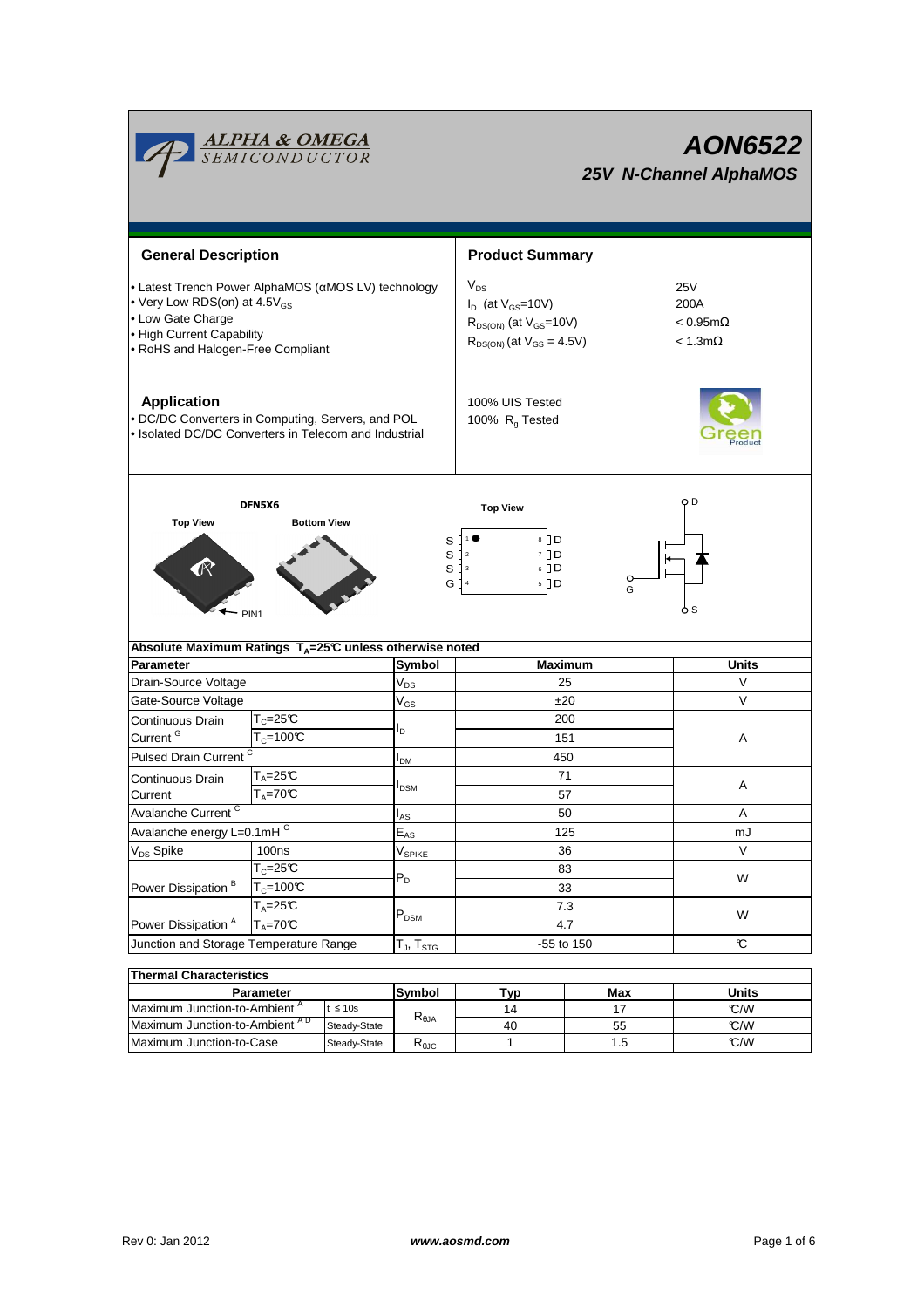

#### **Electrical Characteristics (TJ=25°C unless otherwise noted)**

| <b>Symbol</b>                          | <b>Parameter</b>                      | <b>Conditions</b>                                                                                |                          | Min | Typ  | Max          | <b>Units</b> |  |  |  |  |
|----------------------------------------|---------------------------------------|--------------------------------------------------------------------------------------------------|--------------------------|-----|------|--------------|--------------|--|--|--|--|
| <b>STATIC PARAMETERS</b>               |                                       |                                                                                                  |                          |     |      |              |              |  |  |  |  |
| <b>BV<sub>DSS</sub></b>                | Drain-Source Breakdown Voltage        | $I_D = 250 \mu A$ , $V_{GS} = 0V$                                                                |                          | 25  |      |              | $\vee$       |  |  |  |  |
| $I_{DSS}$                              | Zero Gate Voltage Drain Current       | $V_{DS}$ =25V, $V_{GS}$ =0V                                                                      |                          |     |      | $\mathbf{1}$ | μA           |  |  |  |  |
|                                        |                                       | $T_{J} = 55$ °C                                                                                  |                          |     |      | 5            |              |  |  |  |  |
| $I_{GSS}$                              | Gate-Body leakage current             | $V_{DS} = 0V$ , $V_{GS} = \pm 20V$                                                               |                          |     |      | 100          | nA           |  |  |  |  |
| $V_{GS(th)}$                           | Gate Threshold Voltage                | V <sub>DS</sub> =V <sub>GS.</sub> I <sub>D</sub> =250µA                                          |                          | 1   | 1.4  | 2            | V            |  |  |  |  |
| $R_{DS(ON)}$                           | Static Drain-Source On-Resistance     | $V_{GS}$ =10V, $I_{D}$ =20A                                                                      |                          |     | 0.75 | 0.95         |              |  |  |  |  |
|                                        |                                       |                                                                                                  | $T_{\parallel} = 125$ °C |     | 1.1  | 1.4          | $m\Omega$    |  |  |  |  |
|                                        |                                       | $V_{GS} = 4.5V, I_D = 20A$                                                                       |                          |     | 1    | 1.3          | $m\Omega$    |  |  |  |  |
| $g_{FS}$                               | <b>Forward Transconductance</b>       | $V_{DS}=5V$ , $I_D=20A$                                                                          |                          |     | 100  |              | S            |  |  |  |  |
| $V_{SD}$                               | Diode Forward Voltage                 | $IS=1A, VGS=0V$                                                                                  |                          |     | 0.7  | $\mathbf 1$  | $\vee$       |  |  |  |  |
| $I_{\rm S}$                            | Maximum Body-Diode Continuous Current |                                                                                                  |                          |     |      | 100          | A            |  |  |  |  |
|                                        | <b>DYNAMIC PARAMETERS</b>             |                                                                                                  |                          |     |      |              |              |  |  |  |  |
| $C_{\text{iss}}$                       | Input Capacitance                     | V <sub>GS</sub> =0V, V <sub>DS</sub> =15V, f=1MHz                                                |                          |     | 7036 |              | pF           |  |  |  |  |
| $C_{\rm oss}$                          | <b>Output Capacitance</b>             |                                                                                                  |                          |     | 2778 |              | pF           |  |  |  |  |
| $C_{\text{rss}}$                       | Reverse Transfer Capacitance          |                                                                                                  |                          |     | 353  |              | pF           |  |  |  |  |
| $R_{g}$                                | Gate resistance                       | $V_{GS}$ =0V, $V_{DS}$ =0V, f=1MHz                                                               |                          | 0.5 | 1.1  | 1.7          | Ω            |  |  |  |  |
|                                        | <b>SWITCHING PARAMETERS</b>           |                                                                                                  |                          |     |      |              |              |  |  |  |  |
| $Q_q(10V)$                             | <b>Total Gate Charge</b>              | $V_{\text{GS}}$ =10V, $V_{\text{DS}}$ =15V, $I_{\text{D}}$ =20A                                  |                          |     | 107  | 145          | nC           |  |  |  |  |
| $Q_g(4.5V)$                            | <b>Total Gate Charge</b>              |                                                                                                  |                          |     | 49.7 | 68           | nC           |  |  |  |  |
| $Q_{gs}$                               | Gate Source Charge                    |                                                                                                  |                          |     | 11.7 |              | nC           |  |  |  |  |
| $\mathsf{Q}_{\underline{\mathsf{gd}}}$ | Gate Drain Charge                     |                                                                                                  |                          |     | 21.4 |              | nC           |  |  |  |  |
| $t_{D(0n)}$                            | Turn-On DelayTime                     | $V_{\text{GS}}$ =10V, $V_{\text{DS}}$ =15V, $R_{\text{I}}$ =0.75Ω,<br>$R_{\text{GEN}} = 3\Omega$ |                          |     | 12.3 |              | ns           |  |  |  |  |
| $t_r$                                  | Turn-On Rise Time                     |                                                                                                  |                          |     | 12.8 |              | ns           |  |  |  |  |
| $t_{D(off)}$                           | Turn-Off DelayTime                    |                                                                                                  |                          |     | 68.5 |              | ns           |  |  |  |  |
| $\mathbf{t}_\text{f}$                  | Turn-Off Fall Time                    |                                                                                                  |                          |     | 28.8 |              | ns           |  |  |  |  |
| $t_{rr}$                               | Body Diode Reverse Recovery Time      | $I_F = 20A$ , dl/dt=500A/ $\mu$ s                                                                |                          |     | 31   |              | ns           |  |  |  |  |
| $Q_{rr}$                               | Body Diode Reverse Recovery Charge    | $IF=20A$ , dl/dt=500A/ $\mu$ s                                                                   |                          |     | 106  |              | nC           |  |  |  |  |

A. The value of R<sub>θJA</sub> is measured with the device mounted on 1in<sup>2</sup> FR-4 board with 2oz. Copper, in a still air environment with T<sub>A</sub> =25°C. The Power dissipation  $P_{DSM}$  is based on R  $_{0JA}$  and the maximum allowed junction temperature of 150° C. The value in any given application depends on the user's specific board design.

B. The power dissipation P<sub>D</sub> is based on T<sub>J(MAX)</sub>=150°C, using junction-to-case thermal resistance, and is more useful in setting the upper dissipation limit for cases where additional heatsinking is used.

C. Single pulse width limited by junction temperature  $T_{J(MAX)}$ =150°C.

D. The  $R_{\theta_0A}$  is the sum of the thermal impedance from junction to case  $R_{\theta_0C}$  and case to ambient.

E. The static characteristics in Figures 1 to 6 are obtained using <300µs pulses, duty cycle 0.5% max.

F. These curves are based on the junction-to-case thermal impedance which is measured with the device mounted to a large heatsink, assuming a maximum junction temperature of T<sub>J(MAX)</sub>=150°C. The SOA curve provides a single pulse rating.<br>G. The maximum current rating is package limited.

H. These tests are performed with the device mounted on 1 in<sup>2</sup> FR-4 board with 2oz. Copper, in a still air environment with T<sub>A</sub>=25°C.

THIS PRODUCT HAS BEEN DESIGNED AND QUALIFIED FOR THE CONSUMER MARKET. APPLICATIONS OR USES AS CRITICAL COMPONENTS IN LIFE SUPPORT DEVICES OR SYSTEMS ARE NOT AUTHORIZED. AOS DOES NOT ASSUME ANY LIABILITY ARISING OUT OF SUCH APPLICATIONS OR USES OF ITS PRODUCTS. AOS RESERVES THE RIGHT TO IMPROVE PRODUCT DESIGN, FUNCTIONS AND RELIABILITY WITHOUT NOTICE.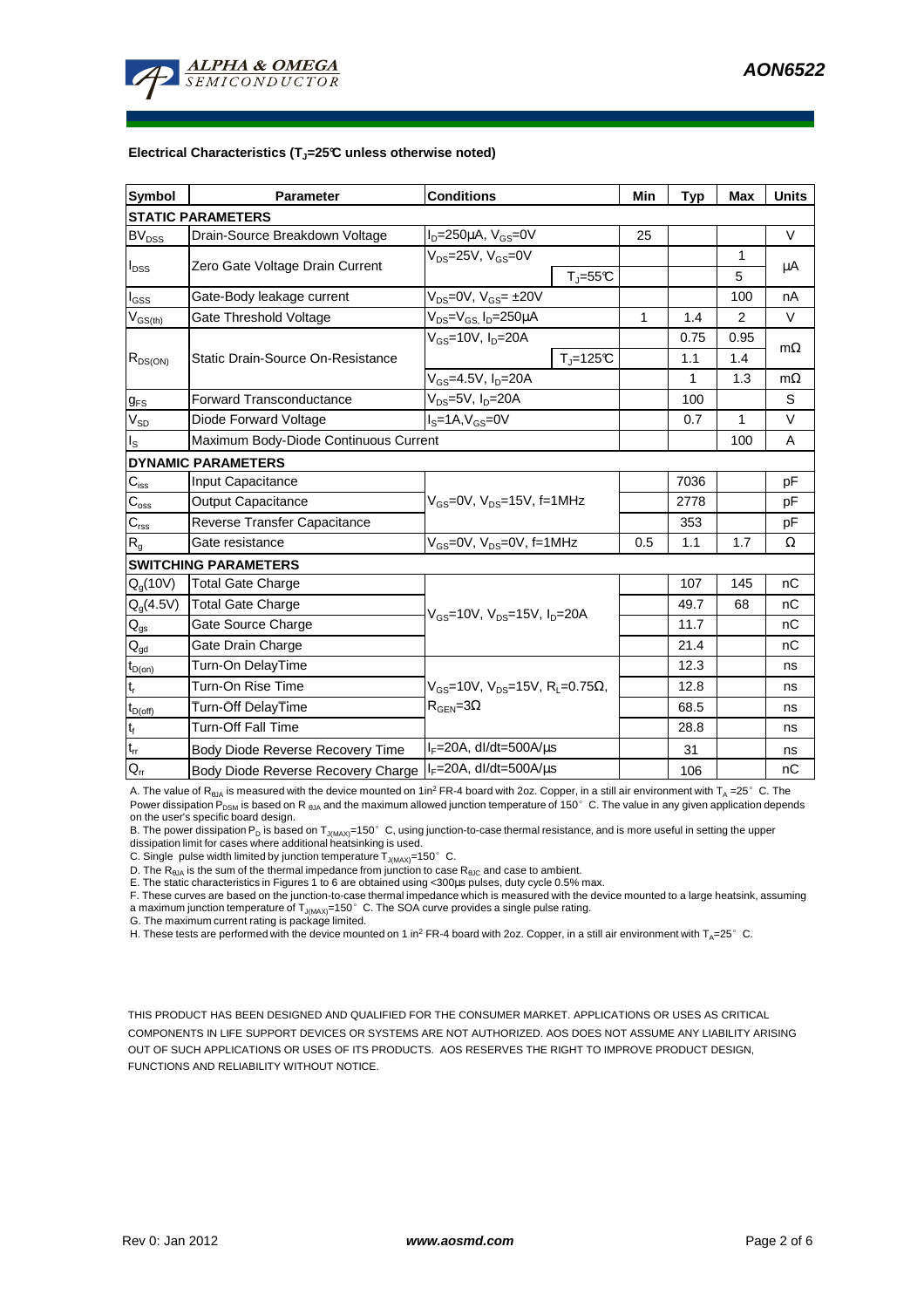

## **TYPICAL ELECTRICAL AND THERMAL CHARACTERISTICS**

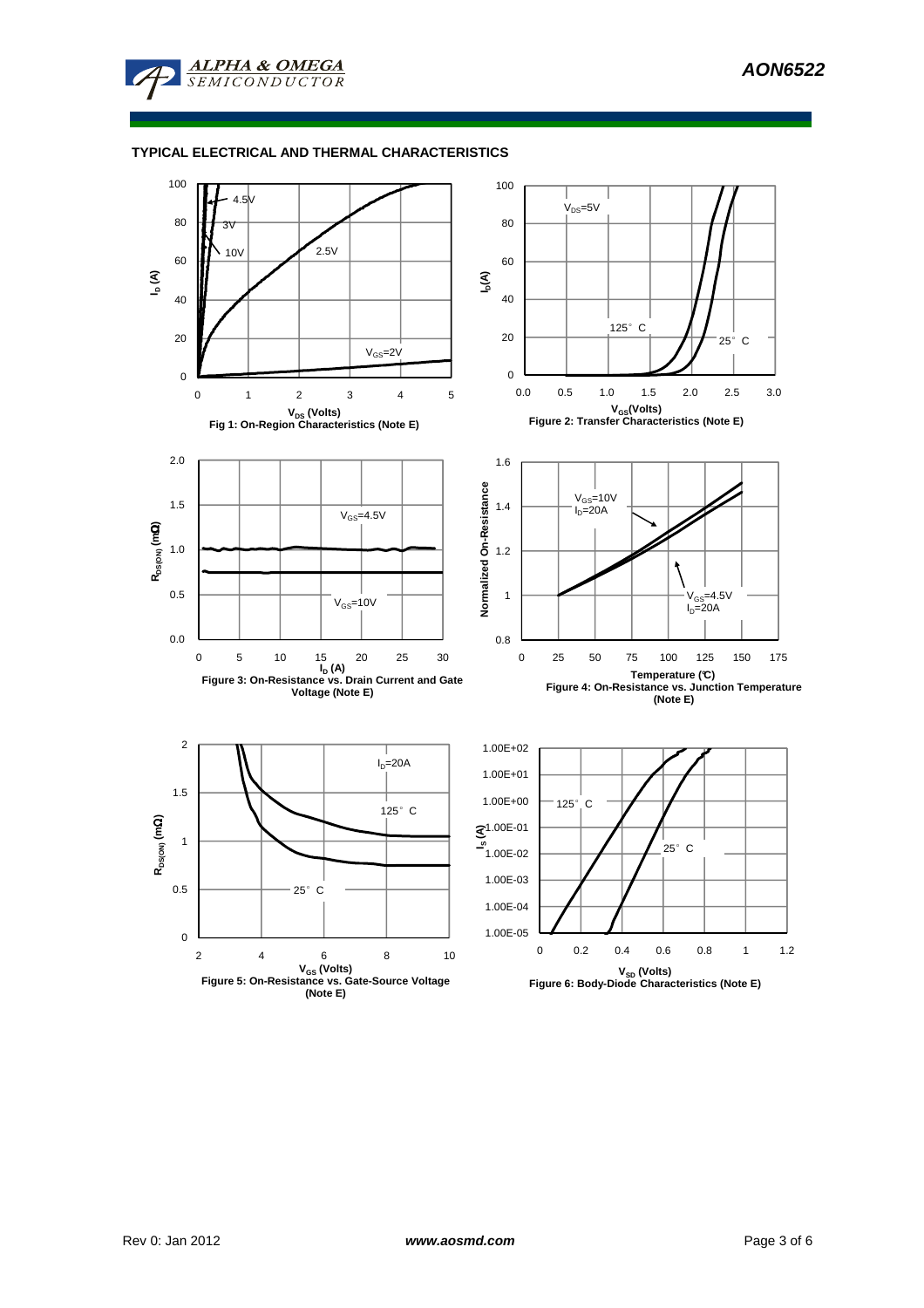

### **TYPICAL ELECTRICAL AND THERMAL CHARACTERISTICS**



**Figure 11: Normalized Maximum Transient Thermal Impedance (Note F)**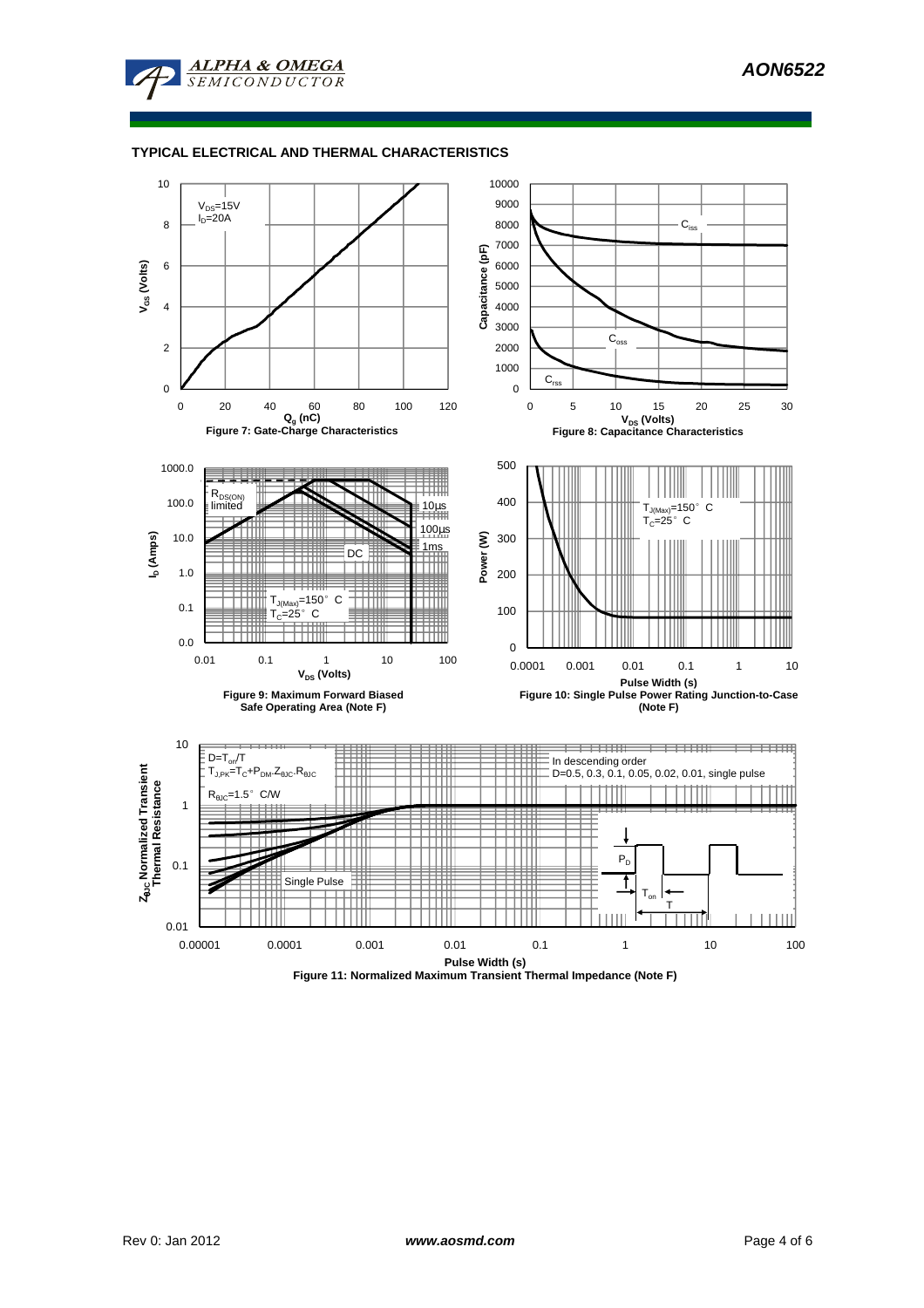

## **TYPICAL ELECTRICAL AND THERMAL CHARACTERISTICS**



**Pulse Width (s) Figure 14: Single Pulse Power Rating Junction-to-Ambient (Note H)**